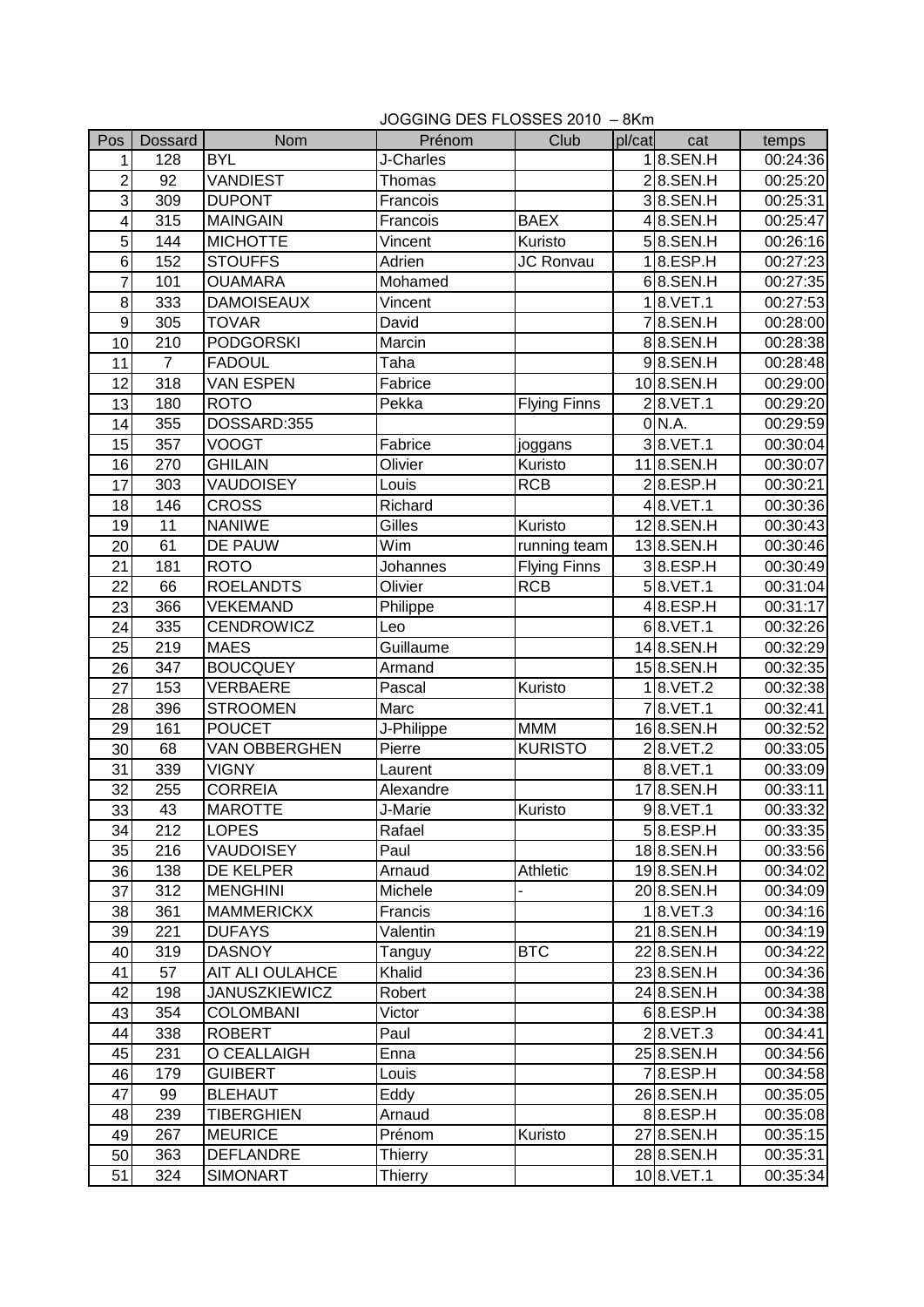| 52  | 321 | <b>SIMONET</b>        | Julien          |                 | 9 8.ESP.H       | 00:35:42 |
|-----|-----|-----------------------|-----------------|-----------------|-----------------|----------|
| 53  | 273 | DOSSARD:273           |                 |                 | 0 N.A.          | 00:35:46 |
| 54  | 320 | <b>SCHEPETLEVANE</b>  | Gilbert         |                 | 38.VET.3        | 00:35:51 |
| 55  | 137 | <b>VANDEN BERGHEN</b> | Yves            |                 | 298.SEN.H       | 00:35:56 |
| 56  | 58  | YENGO DOKOLO          | Augustin        |                 | 30 8.SEN.H      | 00:36:02 |
| 57  | 266 | <b>KESCH</b>          | Stephane        |                 | 318.SEN.H       | 00:36:09 |
| 58  | 130 | <b>DESIMPELAERE</b>   | Yann            |                 | 328.SEN.H       | 00:36:24 |
| 59  | 378 | <b>SVARC</b>          | Jiri            |                 | 338.SEN.H       | 00:36:26 |
| 60  | 340 | <b>LECUIVRE</b>       | Corinne         |                 | $1 8.$ AIN.1    | 00:36:28 |
| 61  | 268 | <b>HOCINE</b>         | Mehdi           |                 | 118.VET.1       | 00:36:36 |
| 62  | 87  | DE CLIPPELE           | Sébastien       |                 | 108.ESP.H       | 00:36:47 |
| 63  | 89  | <b>VERMEERSCH</b>     | Olivier         | <b>MMM</b>      | 34 8.SEN.H      | 00:36:56 |
| 64  | 3   | SIDHU                 | Christine       |                 | 1 8.ESP.D       | 00:37:05 |
| 65  | 285 | <b>LEMAGNE</b>        |                 |                 | 118.ESP.H       | 00:37:06 |
|     |     |                       | Louis           |                 |                 |          |
| 66  | 326 | <b>SIMONART</b>       | Axel            |                 | 128.VET.1       | 00:37:13 |
| 67  | 278 | LECURIEUX-BELFO       | Susan           |                 | $1 8$ .SEN.D    | 00:37:16 |
| 68  | 249 | <b>DEGUELLE</b>       | Yves            |                 | 38.VET.2        | 00:37:22 |
| 69  | 304 | <b>MOREAU</b>         | Rene            | <b>BIN OTAN</b> | $4 8.$ VET. $2$ | 00:37:30 |
| 70  | 342 | <b>MIHACI</b>         | Alban           |                 | 35 8.SEN.H      | 00:37:35 |
| 71  | 225 | <b>GUILMOT</b>        | <b>Thomas</b>   |                 | 128.ESP.H       | 00:37:37 |
| 72  | 88  | DE CLIPPELE           | Florian         |                 | 138.ESP.H       | 00:37:38 |
| 73  | 213 | <b>PRIORE</b>         | Roberto         |                 | 36 8.SEN.H      | 00:37:43 |
| 74  | 74  | GAY                   | Franck          | <b>BTC</b>      | 138.VET.1       | 00:37:52 |
| 75  | 135 | <b>NOëL</b>           | <b>Béatrice</b> | Kuristo         | $2 8$ .SEN.D    | 00:37:53 |
| 76  | 337 | DOSSARD:337           |                 |                 | 0 N.A.          | 00:37:55 |
| 77  | 86  | <b>ROTSAERT</b>       | Luc             | Vivaqua         | 148.VET.1       | 00:37:59 |
| 78  | 172 | <b>GAISSE</b>         | Corinne         | e brusse        | $2 8.$ AIN.1    | 00:38:05 |
| 79  | 254 | <b>GOORIS</b>         | Christian       |                 | $5 8.$ VET.2    | 00:38:15 |
| 80  | 356 | <b>LHERMITTE</b>      | Sylvain         |                 | 37 8.SEN.H      | 00:38:16 |
| 81  | 8   | <b>DELARUELLE</b>     | Frederic        |                 | 38 8.SEN.H      | 00:38:17 |
| 82  | 370 | <b>FINE</b>           | Paul            |                 | $6$  8.VET.2    | 00:38:19 |
| 83  | 211 | FERREIRA DOS SA       | Jose            |                 | 158.VET.1       | 00:38:19 |
| 84  | 103 | <b>NEGA</b>           | Guy             | Kuristo         | $4 8.$ VET.3    | 00:38:22 |
| 85  | 275 | <b>LAURENT</b>        | Sébastien       |                 | 398.SEN.H       | 00:38:25 |
| 86  | 274 | <b>DEBRUYNE</b>       | Stephan         |                 | 408.SEN.H       | 00:38:26 |
| 87  | 348 | <b>VILLE</b>          | Kris            |                 | 168.VET.1       | 00:38:32 |
| 88  | 306 | <b>DOBIASOVA</b>      | Petra           |                 | $3 8$ .SEN.D    | 00:38:33 |
| 89  | 325 | <b>SIMONART</b>       | Xavier          |                 | 418.SEN.H       | 00:38:35 |
| 90  | 46  | <b>VEMER</b>          | Olivier         |                 | 428.SEN.H       | 00:38:42 |
| 91  | 399 | DOSSARD:399           |                 |                 | 0 N.A.          | 00:38:49 |
| 92  | 49  | <b>STAS</b>           | Quentin         |                 | $14$  8.ESP.H   | 00:38:55 |
| 93  | 395 | <b>STROOMEN</b>       | Francois        |                 | 158.ESP.H       | 00:38:59 |
| 94  | 108 | <b>WILLEMYNS</b>      | Mathieu         |                 | 438.SEN.H       | 00:39:01 |
| 95  | 56  | <b>DEVILLE</b>        | Serge           |                 | 78.VET.2        | 00:39:06 |
| 96  | 237 | <b>ROUVROY</b>        | Antoine         |                 | 168.ESP.H       | 00:39:07 |
| 97  | 65  | <b>ROELANDTS</b>      | Sophie          | <b>RCB</b>      | $4$  8.SEN.D    | 00:39:16 |
|     |     |                       |                 |                 |                 |          |
| 98  | 6   | <b>VAN DOREN</b>      | Christian       | <b>RCB</b>      | 178.VET.1       | 00:39:30 |
| 99  | 329 | <b>PALUMBO</b>        | Salvatore       |                 | 44 8.SEN.H      | 00:39:35 |
| 100 | 392 | <b>HANOTEAU</b>       | Laurent         |                 | 45 8.SEN.H      | 00:39:40 |
| 101 | 277 | <b>MAILLAERT</b>      | Yannick         |                 | 468.SEN.H       | 00:39:46 |
| 102 | 397 | <b>FANNA</b>          | Cedric          |                 | 47 8.SEN.H      | 00:39:48 |
| 103 | 178 | <b>JONES</b>          | Owen            |                 | 88.VET.2        | 00:39:50 |
| 104 | 125 | <b>DELIEGE</b>        | Philippe        |                 | 188.VET.1       | 00:39:51 |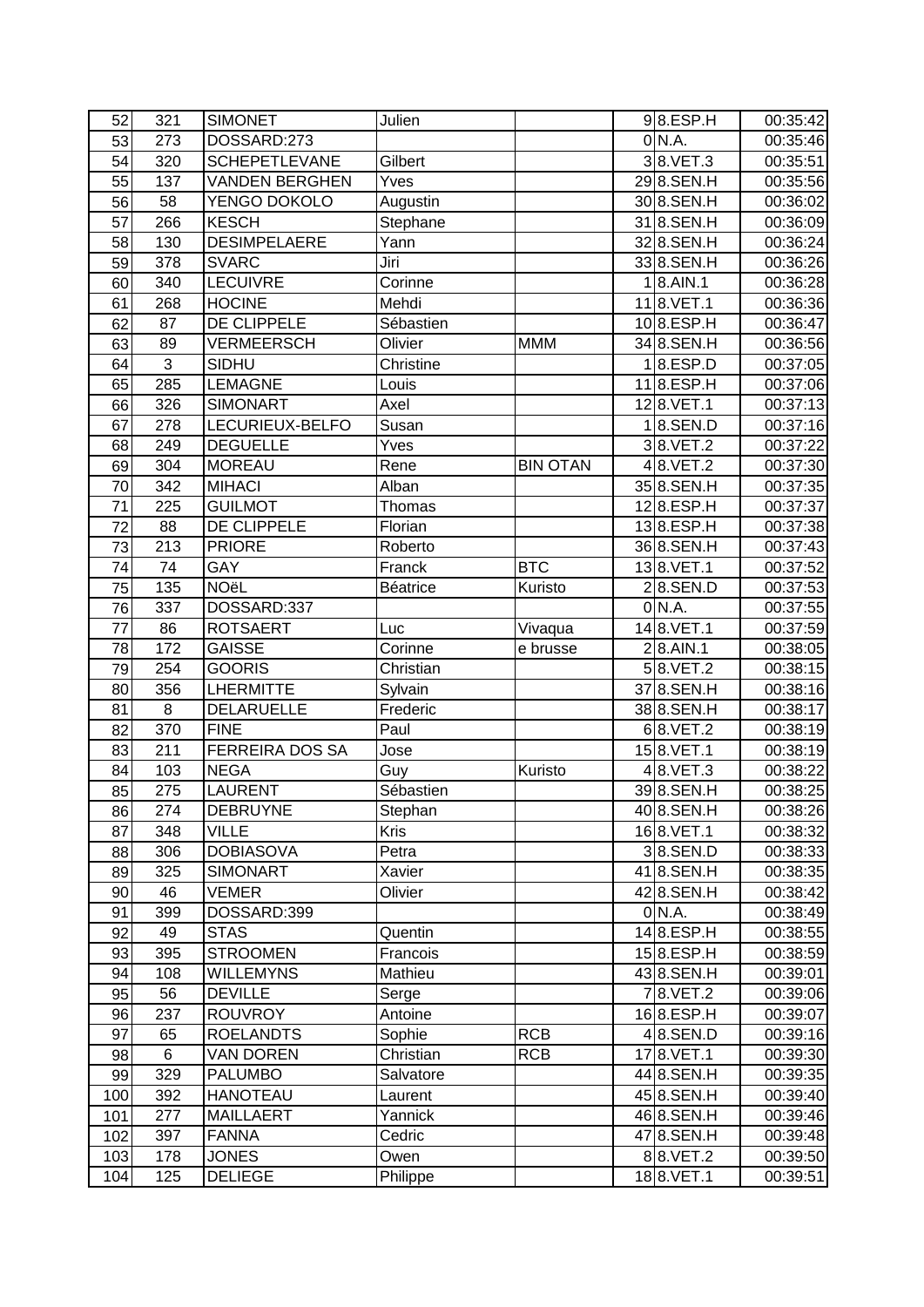| 105        | 164            | <b>BAIJOT</b>                         | Anne               |                                  | $5 8$ .SEN.D              | 00:40:00             |
|------------|----------------|---------------------------------------|--------------------|----------------------------------|---------------------------|----------------------|
| 106        | 282            | <b>LEBRUN</b>                         | Alexandre          |                                  | 488.SEN.H                 | 00:40:10             |
| 107        | 394            | <b>IHSSENS</b>                        | Sorene             |                                  | 2 8.ESP.D                 | 00:40:17             |
| 108        | 120            | <b>HOOIJER</b>                        | Benjamin           |                                  | 178.ESP.H                 | 00:40:21             |
| 109        | 259            | <b>JOUREZ</b>                         | Sigrid             |                                  | 498.SEN.H                 | 00:40:28             |
| 110        | 350            | <b>OCHOA</b>                          | Maria              |                                  | $60.$ SEN.D               | 00:40:30             |
| 111        | 637            | <b>HENROTTE</b>                       | Stephane           |                                  | 50 8.SEN.H                | 00:40:59             |
| 112        | 223            | <b>BERGIERS</b>                       | Ch                 |                                  | 198.VET.1                 | 00:41:04             |
| 113        | 222            | <b>BERGIERS DORIAN</b>                | Dorian             |                                  | 188.ESP.H                 | 00:41:05             |
| 114        | 371            | <b>DITTRICH</b>                       | <b>Dukas</b>       |                                  | 198.ESP.H                 | 00:41:08             |
| 115        | 31             | LO                                    | Laurent            | aucun                            | 518.SEN.H                 | 00:41:10             |
| 116        | $\overline{9}$ | <b>DEFOSSEZ</b>                       | J-Marc             | kuristo                          | 20 8. VET. 1              | 00:41:13             |
| 117        | 159            | <b>ERIBON</b>                         | J-Michel           |                                  | 218.VET.1                 | 00:41:13             |
| 118        | 224            | <b>GUILMOT</b>                        | Nicolas            |                                  | 208.ESP.H                 | 00:41:17             |
| 119        | 4              | SIDHU                                 | Tara               | <b>STAR</b>                      | 3 8.ESP.D                 | 00:41:18             |
| 120        | 265            | <b>ASCENSAO</b>                       | Guncalo            |                                  | 528.SEN.H                 | 00:41:27             |
| 121        | 258            | <b>RICCHIUTO</b>                      | Lucien             |                                  | 538.SEN.H                 | 00:41:28             |
| 122        | 1              | SIDHU                                 | Apar               |                                  | 228.VET.1                 | 00:41:29             |
| 123        | 122            | <b>RESERVAT</b>                       | Nicole             | <b>ENTE</b>                      | $1 8.$ AIN.2              | 00:41:32             |
| 124        | 369            | <b>VAN ESPEN</b>                      | Valerie            |                                  | 4 8.ESP.D                 | 00:41:37             |
| 125        | 200            | <b>ADNET</b>                          | <b>Benoit</b>      |                                  | 54 8.SEN.H                | 00:41:45             |
| 126        | 287            | <b>LECLERCQ</b>                       | <b>Benoit</b>      |                                  | 558.SEN.H                 | 00:41:49             |
| 127        | 50             | <b>DEKONINCK</b>                      | Fred               |                                  | 238.VET.1                 | 00:42:11             |
| 128        | 322            | DOSSARD:322                           |                    |                                  | 0 N.A.                    | 00:42:13             |
| 129        | 238            | <b>ROUVROY</b>                        | <b>Charles He</b>  |                                  | 24 8. VET. 1              | 00:42:13             |
| 130        | 20             | <b>NICOLAY</b>                        | Rene               | <b>KURISTO</b>                   | 58.VET.3                  | 00:42:15             |
| 131        | 143            | DE BECKER                             | Alexandre          |                                  | 218.ESP.H                 | 00:42:17             |
| 132        | 214            | VANPOUCKE                             | Jean               |                                  | 258.VET.1                 | 00:42:23             |
| 133        | 358            | <b>LAMBIN</b>                         | Karina             |                                  | $3 8.$ AIN.1              | 00:42:29             |
| 134        | 336            | <b>POLLE</b>                          | Caroli             |                                  | $4 8.$ AIN.1              | 00:42:37             |
| 135        | 245            | <b>VENDRIX</b>                        | Johny              |                                  | $9$ $8.$ VET. $2$         | 00:42:45             |
| 136        | 230            | <b>SILVIA</b>                         | Abad               |                                  | $\overline{7}$ 8.SEN.D    | 00:42:56             |
| 137        | 253            | <b>CANNECHO</b>                       | Patrick            |                                  | 268.VET.1                 | 00:43:10             |
| 138        | 252            | <b>DONY</b>                           | X                  |                                  | $5 8.$ AIN.1              | 00:43:14             |
| 139        | 116            | <b>JANSSENS</b>                       | Patrick            | Parnasse                         | 108.VET.2                 | 00:43:17             |
| 140        | 208            | <b>GHEYSEN</b>                        | <b>Nick</b>        |                                  | 118.VET.2                 | 00:43:18             |
| 141        | 235            | DOSSARD:235                           |                    |                                  | 0 N.A.                    | 00:43:22             |
| 142        | 236            | <b>ESCAJADILLO</b>                    | Vera               |                                  | 88.SEN.D                  | 00:43:23             |
| 143        | 284            | <b>DALEZ</b>                          | Dominique          |                                  | $6$   8.AIN.1             | 00:43:25             |
| 144        | 115            | <b>HEYMANS</b>                        | Dominique          | <b>BIN OTAN</b>                  | $7 8.$ AIN.1              | 00:43:36             |
| 145        | 367            | <b>CLAMOT</b>                         | Daniel             |                                  | 128.VET.2                 | 00:43:43             |
| 146        | 81             | <b>BISTIAUX</b>                       |                    | $\ensuremath{\mathnormal{/\!/}}$ | 22 8.ESP.H                | 00:43:48             |
|            | 82             |                                       | Tanguy             | $\ensuremath{\mathnormal{/\!/}}$ | 23 8.ESP.H                | 00:43:49             |
| 147        |                | <b>ELKHOURY</b>                       | antoine            |                                  |                           |                      |
| 148        | 209            | <b>LELIEVRE</b>                       | Freddy             |                                  | 138.VET.2                 | 00:43:50             |
| 149        | 165            | <b>TORDOIR</b>                        | Noemie             |                                  | 5 8.ESP.D                 | 00:43:53             |
| 150<br>151 | 232<br>311     | <b>PASCAL</b><br><b>CARINI</b>        | Andrea             |                                  | 568.SEN.H<br>27 8. VET. 1 | 00:43:55<br>00:44:01 |
|            |                |                                       | Enrico             |                                  |                           |                      |
| 152        | 242            | <b>GAGUE</b>                          | Nivolas            |                                  | 578.SEN.H<br>$9 8$ .SEN.D | 00:44:07             |
| 153        | 286<br>353     | <b>BERTAUD</b><br><b>VERKINDERE</b> œ | Elisabeth<br>Alain | <b>GSKFunClub</b>                | $6$  8.VET.3              | 00:44:17             |
| 154        | 97             | <b>MEEREMANS</b>                      |                    | Markvallei                       | 148.VET.2                 | 00:44:18             |
| 155        | 317            |                                       | Ivan<br>Christine  |                                  | 88.AIN.1                  | 00:44:22             |
| 156        |                | <b>FRANSEN</b>                        |                    |                                  |                           | 00:44:27             |
| 157        | 345            | <b>BEN AYAD</b>                       | Mohammed           |                                  | 158.VET.2                 | 00:44:37             |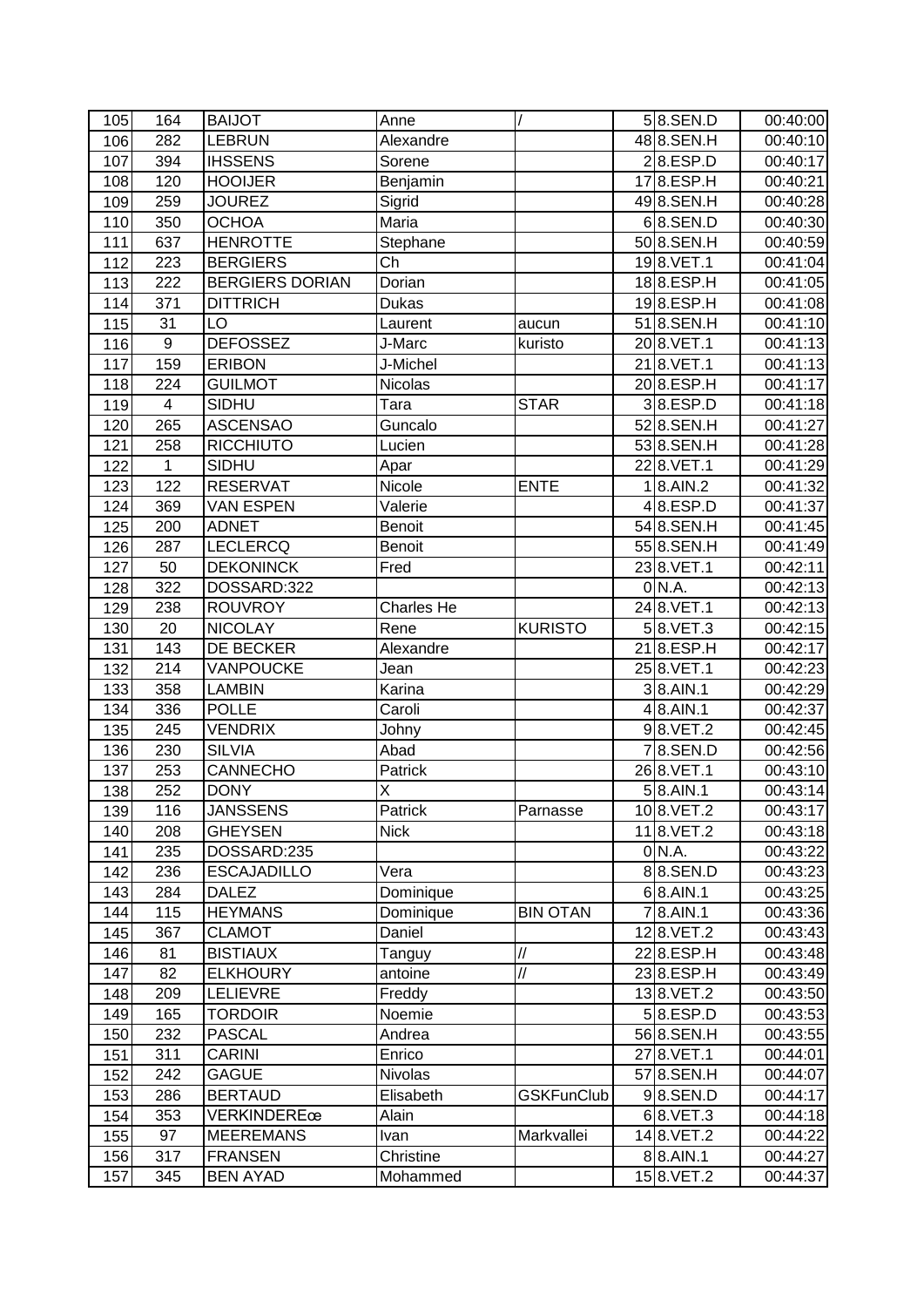| 158 | 111 | <b>TRESCHER</b>      | Gudrun          |              | $9 8.$ AIN.1            | 00:44:39 |
|-----|-----|----------------------|-----------------|--------------|-------------------------|----------|
| 159 | 331 | <b>CRAPPE</b>        | Gaelle          |              | 6 8.ESP.D               | 00:44:40 |
| 160 | 162 | <b>LAUGIER</b>       | Roland          |              | 78.VET.3                | 00:44:50 |
| 161 | 368 | <b>LINARD</b>        | Philippe        |              | 588.SEN.H               | 00:44:51 |
| 162 | 132 | <b>HACHEZ</b>        | Antoine         |              | 598.SEN.H               | 00:44:54 |
| 163 | 381 | <b>TEIXEIRA</b>      | <b>Bruno</b>    |              | 608.SEN.H               | 00:44:55 |
| 164 | 330 | <b>MAKINTOSCH</b>    | Philippe        |              | 618.SEN.H               | 00:44:59 |
| 165 | 341 | <b>DUSOCHOIT</b>     | Benny           |              | 628.SEN.H               | 00:45:00 |
| 166 | 140 | <b>D</b> \'ASPREMONT | Nikita          | <b>VUB</b>   | 248.ESP.H               | 00:45:02 |
| 167 | 205 | <b>BOURGEOIS</b>     | Philippe        |              | 168.VET.2               | 00:45:02 |
| 168 | 40  | <b>LIISTRO</b>       | Nathalie        |              | $\overline{7 8}$ .ESP.D | 00:45:04 |
| 169 | 226 | <b>KISS</b>          | Marc            |              | 288.VET.1               | 00:45:05 |
| 170 | 364 | <b>EECKHOUT</b>      | Eglantine       |              | 108.SEN.D               | 00:45:07 |
| 171 | 18  | <b>DIMICCOLI</b>     | Luca            |              | 638.SEN.H               | 00:45:07 |
| 172 | 163 | <b>GRIFFITHS</b>     | Kathryn         |              | 118.SEN.D               | 00:45:10 |
| 173 | 202 | <b>VAN BELLE</b>     | Magali          |              | 88.ESP.D                | 00:45:10 |
| 174 | 24  | <b>SIMON</b>         | <b>Benoit</b>   | Running      | 298.VET.1               | 00:45:14 |
| 175 | 374 | <b>VAN LEEOWEN</b>   | J               |              | 178.VET.2               | 00:45:16 |
| 176 | 328 | <b>SIMONART</b>      | Aurelie         |              | $9$ $8$ .ESP.D          | 00:45:17 |
| 177 | 102 | <b>MARECAUX</b>      | Denise          | Kuristo      | $1 8.$ AIN.3            | 00:45:20 |
| 178 | 158 | <b>SHUNGU</b>        | Mahungu         |              | 188.VET.2               | 00:45:25 |
| 179 | 218 | <b>CORNELIS</b>      | <b>Brigitte</b> |              | 108.AIN.1               | 00:45:27 |
| 180 | 119 | <b>HOOIJER</b>       | Valentin        |              | $258.$ ESP.H            | 00:45:36 |
| 181 | 272 | LUTZEYER             | Johannes        |              | 268.ESP.H               | 00:45:39 |
| 182 | 302 | DOSSARD:302          |                 |              | $0\vert N.A.$           | 00:45:41 |
| 183 | 377 | <b>VAN BRENCK</b>    | Liesbeth        |              | 128.SEN.D               | 00:45:47 |
| 184 | 134 | <b>MESTDAGH</b>      | Guy             | sans         | 648.SEN.H               | 00:45:49 |
| 185 | 169 | <b>PIRSON</b>        | Sébastien       | Kuristo      | 658.SEN.H               | 00:45:54 |
| 186 | 170 | <b>LEMPEREUR</b>     | Nathalie        | Kuristo      | 138.SEN.D               | 00:45:55 |
| 187 | 376 | <b>CLAESSENS</b>     | Maarten         |              | 668.SEN.H               | 00:45:57 |
| 188 | 107 | <b>VAN</b>           | Léo             |              | 278.ESP.H               | 00:46:00 |
| 189 | 105 | <b>DE</b>            | Simon           |              | 288.ESP.H               | 00:46:02 |
| 190 | 39  | NEDERLANDT           | Françoise       |              | $118.$ AIN.1            | 00:46:03 |
| 191 | 106 | DE                   | Laurent         |              | 308.VET.1               | 00:46:05 |
| 192 | 379 | <b>JAUNIAUX</b>      | Chantal         | <b>RCB</b>   | $2 8.$ AIN.2            | 00:46:07 |
| 193 | 271 | LUTZEYER             | Hansjorg        |              | 198.VET.2               | 00:46:20 |
| 194 | 32  | <b>CHOQUET</b>       | Serge           |              | 318.VET.1               | 00:46:23 |
| 195 | 307 | <b>MECHLER</b>       | Timot           |              | 678.SEN.H               | 00:46:30 |
| 196 | 19  | <b>MATHIEU</b>       | Christian       |              | 688.SEN.H               | 00:46:33 |
| 197 | 215 | VANFLETEREN          | Virginie        |              | 148.SEN.D               | 00:46:44 |
| 198 | 199 | <b>HALLEUX</b>       | Gontran         |              | 698.SEN.H               | 00:46:48 |
| 199 | 398 | <b>BOROWICZ</b>      | Jack            |              | 88.VET.3                | 00:46:52 |
| 200 | 344 | <b>GESULFO</b>       | Gian Marco      |              | 328.VET.1               | 00:46:53 |
| 201 | 36  | <b>DELOR</b>         | Valérie         |              | 128.AIN.1               | 00:46:55 |
| 202 | 44  | <b>VERHULST</b>      | Georges         | <b>RCB</b>   | $9$ 8.VET.3             | 00:46:56 |
| 203 | 34  | <b>LENS</b>          | A-Sophie        |              | 138.AIN.1               | 00:46:56 |
| 204 | 117 | <b>DHONT</b>         | Emily           |              | 158.SEN.D               | 00:46:59 |
| 205 | 490 | <b>DELAVIGNETTE</b>  | Christophe      |              | 338.VET.1               | 00:46:59 |
| 206 | 60  | VANCOMPERNOLLE       | Peter           |              | 34 8. VET. 1            | 00:47:02 |
| 207 | 301 | VANDERWEYEN          | Jeremy          | pompiers Bru | 298.ESP.H               | 00:47:10 |
| 208 | 148 | <b>BIRD</b>          | Juliette        |              | 14 8.AIN.1              | 00:47:12 |
| 209 | 201 | <b>VOYER</b>         | Herve           |              | 358.VET.1               | 00:47:17 |
| 210 | 390 | <b>BAPTISTA</b>      | Helena          |              | 15 8.AIN.1              | 00:47:19 |
|     |     |                      |                 |              |                         |          |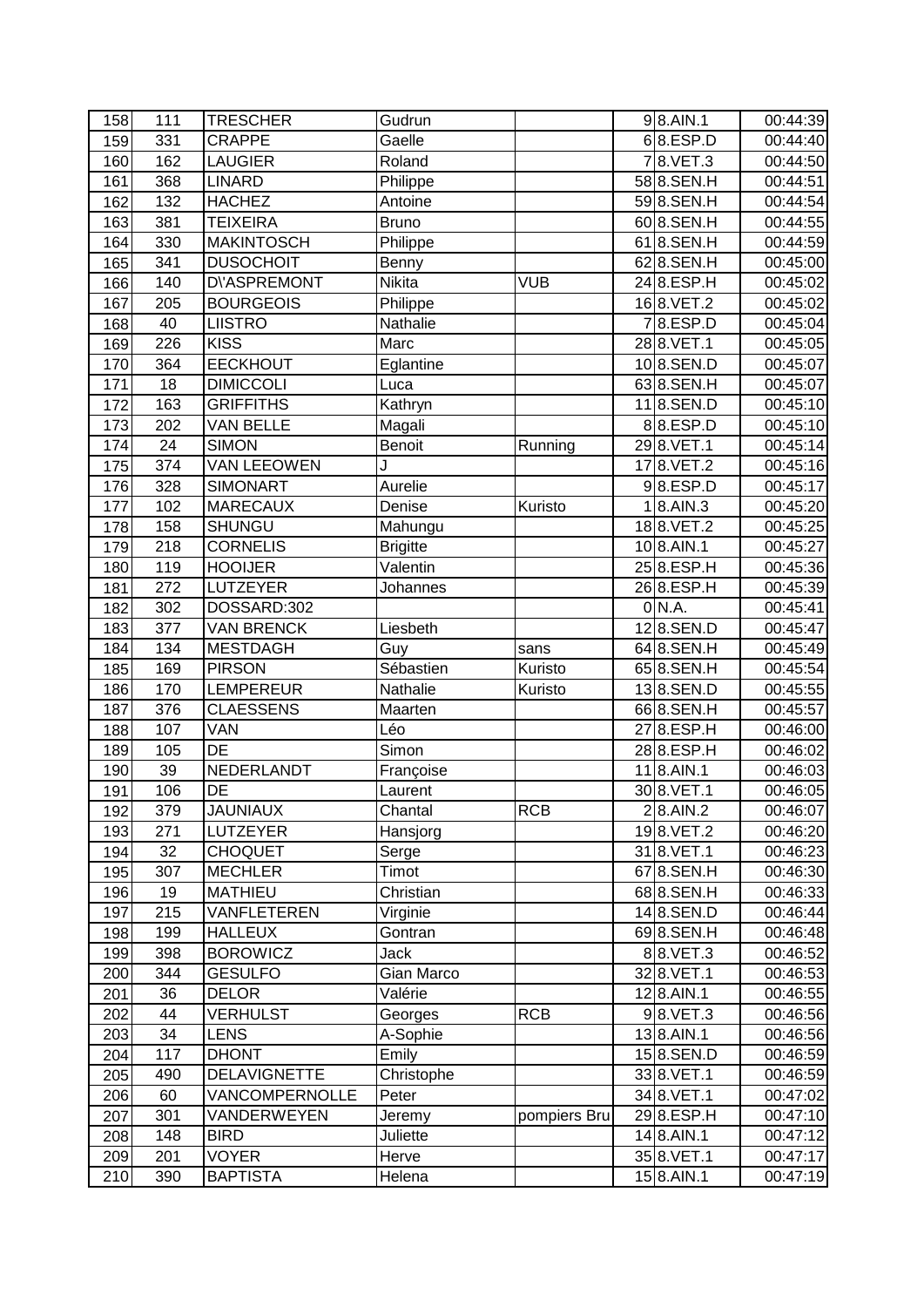| 211 | 83  | <b>GOOSSENS</b>      | Serge           |            | 36 8.VET.1     | 00:47:21 |
|-----|-----|----------------------|-----------------|------------|----------------|----------|
| 212 | 310 | <b>BADJOU</b>        | Fabienne        | <b>RCB</b> | $16$ 8.AIN.1   | 00:47:23 |
| 213 | 360 | <b>DINIZ</b>         | Hugo            |            | 708.SEN.H      | 00:47:28 |
| 214 | 142 | <b>CARTIAUX</b>      | Muriel          | <b>RCB</b> | 178.AIN.1      | 00:47:30 |
| 215 | 334 | <b>GENINAZZI</b>     | Monique         |            | 188.AIN.1      | 00:47:32 |
| 216 | 112 | <b>GOODIER</b>       | Claire          |            | $19$ 8. AIN. 1 | 00:47:34 |
| 217 | 234 | <b>ESCAJADILLO</b>   | Asuncion        |            | 20 8.VET.2     | 00:47:35 |
| 218 | 248 | DE HARENNE           | Didier          |            | 718.SEN.H      | 00:47:35 |
| 219 | 123 | <b>SPRENGER</b>      | Christina       |            | 20 8.AIN.1     | 00:47:38 |
| 220 | 141 | <b>D</b> \'ASPREMONT | François        |            | 218.VET.2      | 00:47:38 |
| 221 | 393 | <b>IHSSENS</b>       | Anette          |            | 168.SEN.D      | 00:47:40 |
| 222 | 157 | NEDERLANDT           | Anne            |            | 108.ESP.D      | 00:47:44 |
| 223 | 75  | NEDERLANDT           | Olivia          |            | 178.SEN.D      | 00:47:46 |
| 224 | 131 | <b>CASTELLI</b>      | Roberto         |            | 228.VET.2      | 00:47:47 |
| 225 | 233 | <b>FIEVET</b>        | Vincent         |            | 37 8.VET.1     | 00:47:49 |
| 226 | 84  | <b>GOOSSENS</b>      | Deirdre         |            | 188.SEN.D      | 00:47:54 |
| 227 | 250 | <b>LOUVRIER</b>      | Fernand         |            | 108.VET.3      | 00:48:00 |
| 228 | 262 | <b>OKSANEN</b>       | Leila           |            | 21 8.AIN.1     | 00:48:02 |
| 229 | 59  | <b>ROGIERS</b>       | Sabine          |            | 198.SEN.D      | 00:48:05 |
| 230 | 372 | <b>DITTRICH</b>      | Michael         |            | 388.VET.1      | 00:48:13 |
| 231 | 70  | <b>ONOFRE</b>        | Francisco       |            | 30 8.ESP.H     | 00:48:18 |
| 232 | 69  | <b>ONOFRE</b>        | Joao            |            | 39 8. VET. 1   | 00:48:20 |
| 233 | 10  | <b>JACQUEMIN</b>     | Dominique       | Joggans    | 22 8.AIN.1     | 00:48:23 |
| 234 | 118 | <b>HOOIJER</b>       | Jeroen          |            | 238.VET.2      | 00:48:38 |
| 235 | 78  | <b>FERARD</b>        | Sophie          |            | 20 8.SEN.D     | 00:48:43 |
| 236 | 45  | <b>GRANDA</b>        | Marthe          | <b>RCB</b> | $2 8.$ AIN.3   | 00:48:45 |
| 237 | 79  | <b>FERARD</b>        | Sebastien       |            | 23 8.AIN.1     | 00:48:46 |
| 238 | 160 | VAN DER BORGHT       | Olivier         |            | 408.VET.1      | 00:48:46 |
| 239 | 206 | <b>OBERMAIER</b>     | Andreas         |            | 728.SEN.H      | 00:48:48 |
| 240 | 593 | <b>MURESAN</b>       | Dorlin          |            | 218.SEN.D      | 00:48:48 |
| 241 | 246 | <b>STOCKEMANS</b>    | Toni            |            | 228.SEN.D      | 00:48:50 |
| 242 | 95  | <b>VAN DER GUCHT</b> | Julie           | (sponsor)  | 118.ESP.D      | 00:48:52 |
| 243 | 94  | VAN DER GUCHT        | Lieven          | (sponsor)  | 418.VET.1      | 00:48:56 |
| 244 | 63  | <b>VAN MAELE</b>     | <b>Brigitte</b> |            | $3 8.$ AIN.2   | 00:49:03 |
| 245 | 382 | <b>NACARINO</b>      | Pablo           |            | 738.SEN.H      | 00:49:05 |
| 246 | 279 | <b>PASQUIER</b>      | J-Francois      |            | 428.VET.1      | 00:49:07 |
| 247 | 133 | <b>BALTOFSKI</b>     | Kita            |            | 25 8.AIN.1     | 00:49:08 |
| 248 | 280 | <b>PASQUIER</b>      | Catherine       |            | 24 8.AIN.1     | 00:49:08 |
| 249 | 373 | <b>MARETD</b>        | Guido           |            | 24 8. VET. 2   | 00:49:29 |
| 250 | 113 | <b>RAHIER</b>        | Christine       | néant      | $4 8.$ AIN.2   | 00:49:32 |
| 251 | 512 | <b>FLORIS</b>        | Marcello        | e Bruxel   | 438.VET.1      | 00:49:37 |
| 252 | 391 | <b>POTOCNA</b>       | Eva             |            | 238.SEN.D      | 00:49:41 |
| 253 | 166 | ANNEZ                | Nathalie        |            | 26 8.AIN.1     | 00:49:41 |
| 254 | 715 | DOSSARD:715          |                 |            | $0\,$ N.A.     | 00:49:42 |
| 255 | 228 | <b>MASQUELIER</b>    | Charlotte       |            | 128.ESP.D      | 00:49:44 |
| 256 | 229 | <b>MASQUELIER</b>    | Denis           |            | 44 8. VET. 1   | 00:49:49 |
| 257 | 514 | <b>FLORIS</b>        | Lise            | e Bruxel   | 27 8.AIN.1     | 00:49:50 |
| 258 | 73  | <b>AERTSENS</b>      | Christine       |            | 28 8.AIN.1     | 00:50:02 |
| 259 | 171 | OLAZABAL             | M-Jose          | Meise      | $5 8.$ AIN.2   | 00:50:04 |
| 260 | 349 | <b>GRUBER</b>        | David           |            | 25 8. VET. 2   | 00:50:19 |
| 261 | 55  | VAN DEN BOSSCHE      | Olivier         |            | 45 8. VET. 1   | 00:50:20 |
| 262 | 98  | <b>RUELLE</b>        | Yvonne          | Antilob    | $6$  8.AIN.2   | 00:50:28 |
| 263 | 53  | <b>COLLE</b>         | Sandrine        |            | 248.SEN.D      | 00:50:32 |
|     |     |                      |                 |            |                |          |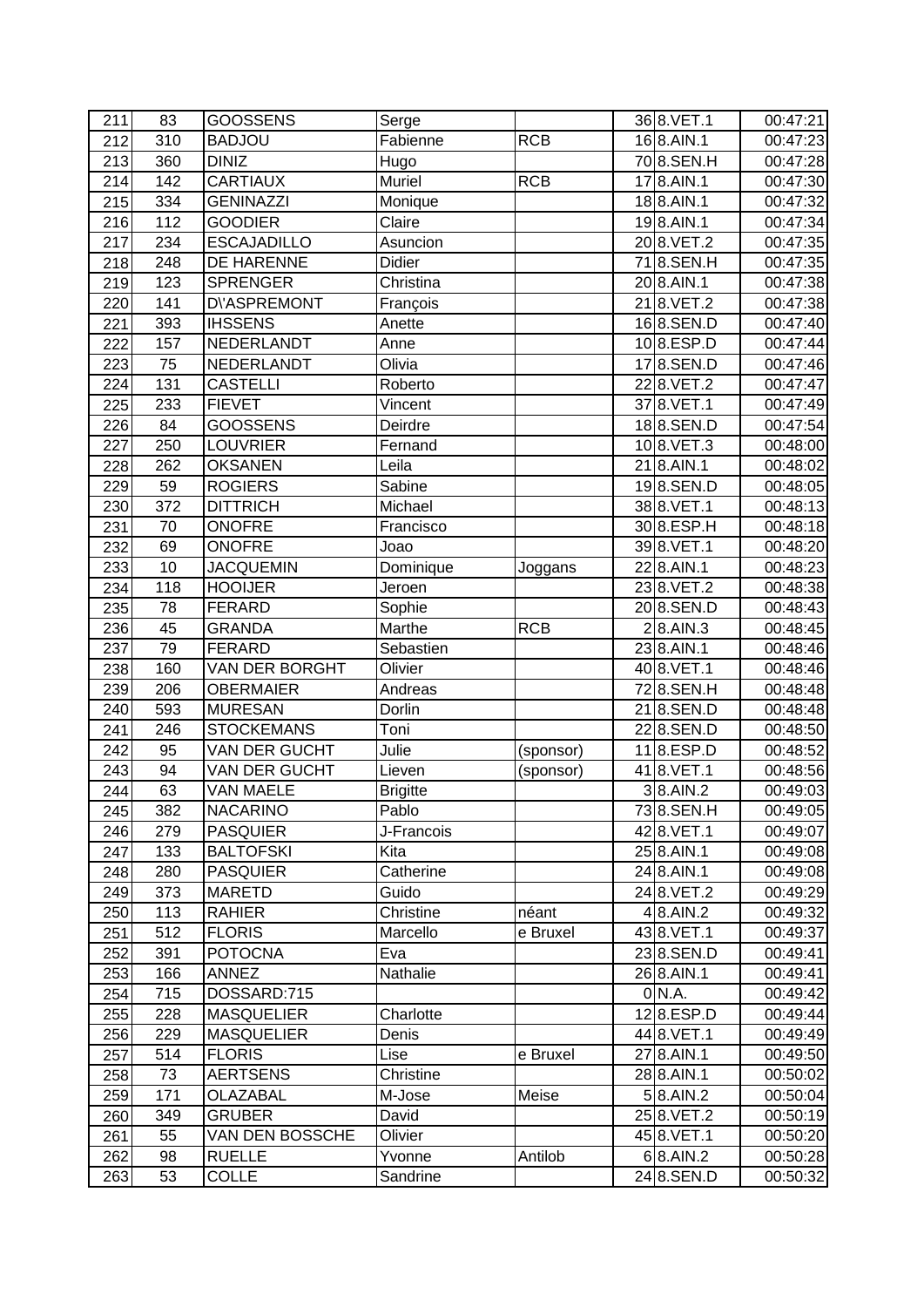| 264        | 104      | <b>CAILLAUD</b>     | Elisabeth             |                 | 258.SEN.D      | 00:50:38 |
|------------|----------|---------------------|-----------------------|-----------------|----------------|----------|
| 265        | 240      | <b>RENARD</b>       | Myriam                |                 | 78.AIN.2       | 00:50:39 |
| 266        | 139      | LALLEMAND           | <b>Bernadette</b>     |                 | 298.AIN.1      | 00:50:45 |
| 267        | 48       | DU BOIS             | Bénédicte             |                 | 30 8.AIN.1     | 00:50:47 |
| 268        | 175      | <b>CAMMAS</b>       | Claire                | rcb             | 268.SEN.D      | 00:50:50 |
| 269        | 151      | <b>GOESEELS</b>     | Agnès                 | Star to run     | 88.AIN.2       | 00:50:51 |
| 270        | 316      | <b>PERPETTE</b>     | Sylvie                |                 | 31 8.AIN.1     | 00:50:53 |
| 271        | 37       | <b>MORENO</b>       | José                  | <b>RCB</b>      | 26 8. VET. 2   | 00:51:08 |
| 272        | 38       | <b>MUNIZ</b>        | <b>Dulce</b>          | <b>RCB</b>      | $9$ 8.AIN.2    | 00:51:11 |
| 273        | 383      | <b>SANDERSON</b>    | Aurelie               |                 | 278.SEN.D      | 00:51:15 |
| 274        | 384      | <b>SANDERSON</b>    | Francis               |                 | $11 8.$ VET. 3 | 00:51:16 |
| 275        | 375      | <b>GOFFAUX</b>      | Vincent               |                 | 46 8. VET. 1   | 00:51:18 |
| 276        | 351      | <b>LAMBOTTE</b>     | Jean Marie            |                 | 74 8.SEN.H     | 00:51:21 |
| 277        | 352      | <b>LAMBOTTE</b>     | <b>Bilie</b>          |                 | 10 8.AIN.2     | 00:51:22 |
| 278        | 16       | <b>HENDRICKS</b>    | Antoine               |                 | 318.ESP.H      | 00:51:45 |
| 279        | 15       | <b>HENDRICKS</b>    | Louis                 |                 | 328.ESP.H      | 00:51:47 |
| 280        | 323      | <b>SIMONART</b>     | Antoine               |                 | 338.ESP.H      | 00:51:49 |
| 281        | 14       | <b>HENDRICKS</b>    | Pierre                |                 | 758.SEN.H      | 00:51:50 |
| 282        | 327      | <b>DOLLET</b>       | Evelyne               |                 | 33 8.AIN.1     | 00:51:51 |
| 283        | 129      | <b>THIEREN</b>      | Marilou               |                 | 32 8.AIN.1     | 00:51:51 |
| 284        | 28       | <b>GOMEZ BORBON</b> | Pablo                 |                 | 478.VET.1      | 00:51:53 |
| 285        | 283      | <b>VERSCHRAEGEN</b> | Colette               | <b>Blue Sky</b> | 118.AIN.2      | 00:51:54 |
| 286        | 314      | <b>MENCHINI</b>     | Letizia               |                 | 34 8.AIN.1     | 00:51:54 |
| 287        | 313      | <b>GUALDRINI</b>    | Gioia                 |                 | 35 8.AIN.1     | 00:51:56 |
| 288        | 243      | <b>BAUHENZ</b>      | Georges               |                 | 128.VET.3      | 00:51:58 |
| 289        | 308      | <b>SCHUPPEN</b>     | Ann                   | Enjambée        | 36 8.AIN.1     | 00:52:12 |
| 290        | 207      | FABIAN-HAJEK        | Peter                 |                 | 768.SEN.H      | 00:52:14 |
| 291        | 52       | <b>DUBOIS</b>       | <b>Bernard</b>        |                 | 488.VET.1      | 00:52:16 |
| 292        | 264      | <b>PLAPIED</b>      | Laurence              |                 | 288.SEN.D      | 00:52:18 |
| 293        | 121      | COZE                | Emmanuelle            |                 | 37 8.AIN.1     | 00:52:19 |
| 294        | 176      | <b>SCHUERMANS</b>   | Carole                |                 | 38 8.AIN.1     | 00:52:20 |
| 295        | 149      | <b>SCARGILL</b>     | Donald                |                 | 498.VET.1      | 00:52:47 |
| 296        | 244      | <b>BAUHENZ</b>      | Marc                  |                 | 278.VET.2      | 00:53:21 |
| 297        | 62       | <b>QUIBUS</b>       | Veronique             | <b>NEANT</b>    | 398.AIN.1      | 00:53:24 |
|            |          | <b>MATTHYS</b>      |                       |                 | 298.SEN.D      | 00:53:24 |
| 298        | 47<br>90 | DE BLIECK           | Stephanie<br>Philippe |                 | 288.VET.2      | 00:53:28 |
| 299<br>300 | 76       | NEDERLANDT          |                       |                 | 508.VET.1      | 00:54:14 |
|            |          | <b>BERETZE</b>      | Thierry<br>Sophie     |                 | 40 8.AIN.1     |          |
| 301        | 220      |                     |                       |                 |                | 00:54:17 |
| 302        | 362      | <b>HEYMANS</b>      | Aurelie               |                 | 308.SEN.D      | 00:54:37 |
| 303        | 256      | <b>WILLAME</b>      | Sigrid                |                 | 138.ESP.D      | 00:54:49 |
| 304        | 251      | <b>CARION</b>       | Isabel                |                 | 41 8.AIN.1     | 00:54:49 |
| 305        | 386      | <b>BEECKMANS</b>    | J-L                   |                 | 138.VET.3      | 00:55:01 |
| 306        | 343      | <b>NELKI</b>        | Ingeborg              |                 | 128.AIN.2      | 00:55:19 |
| 307        | 346      | <b>WALON</b>        | Francoise             |                 | 138.AIN.2      | 00:55:24 |
| 308        | 217      | VAN BELLINGHEN      | Nicole                |                 | 42 8.AIN.1     | 00:55:26 |
| 309        | 260      | <b>WATSON</b>       | Roisin                |                 | 77 8.SEN.H     | 00:55:44 |
| 310        | 261      | <b>WATSON</b>       | Rory                  |                 | 148.VET.3      | 00:55:51 |
| 311        | 27       | <b>SIMON</b>        | Elise                 | Running         | 148.ESP.D      | 00:55:52 |
| 312        | 300      | <b>MBARUSHIMANA</b> | Thierry               | pompiers Bru    | 348.ESP.H      | 00:56:04 |
| 313        | 35       | <b>PEETERS</b>      | Tanguy                |                 | 78 8.SEN.H     | 00:56:16 |
| 314        | 299      | <b>PEETERS</b>      | Helene                |                 | 318.SEN.D      | 00:56:18 |
| 315        | 64       | <b>THUNIS</b>       | <b>Brigitte</b>       | center          | 14 8.AIN.2     | 00:56:45 |
| 316        | 505      | <b>MANGELEER</b>    | Laurent               | center          | 798.SEN.H      | 00:56:48 |